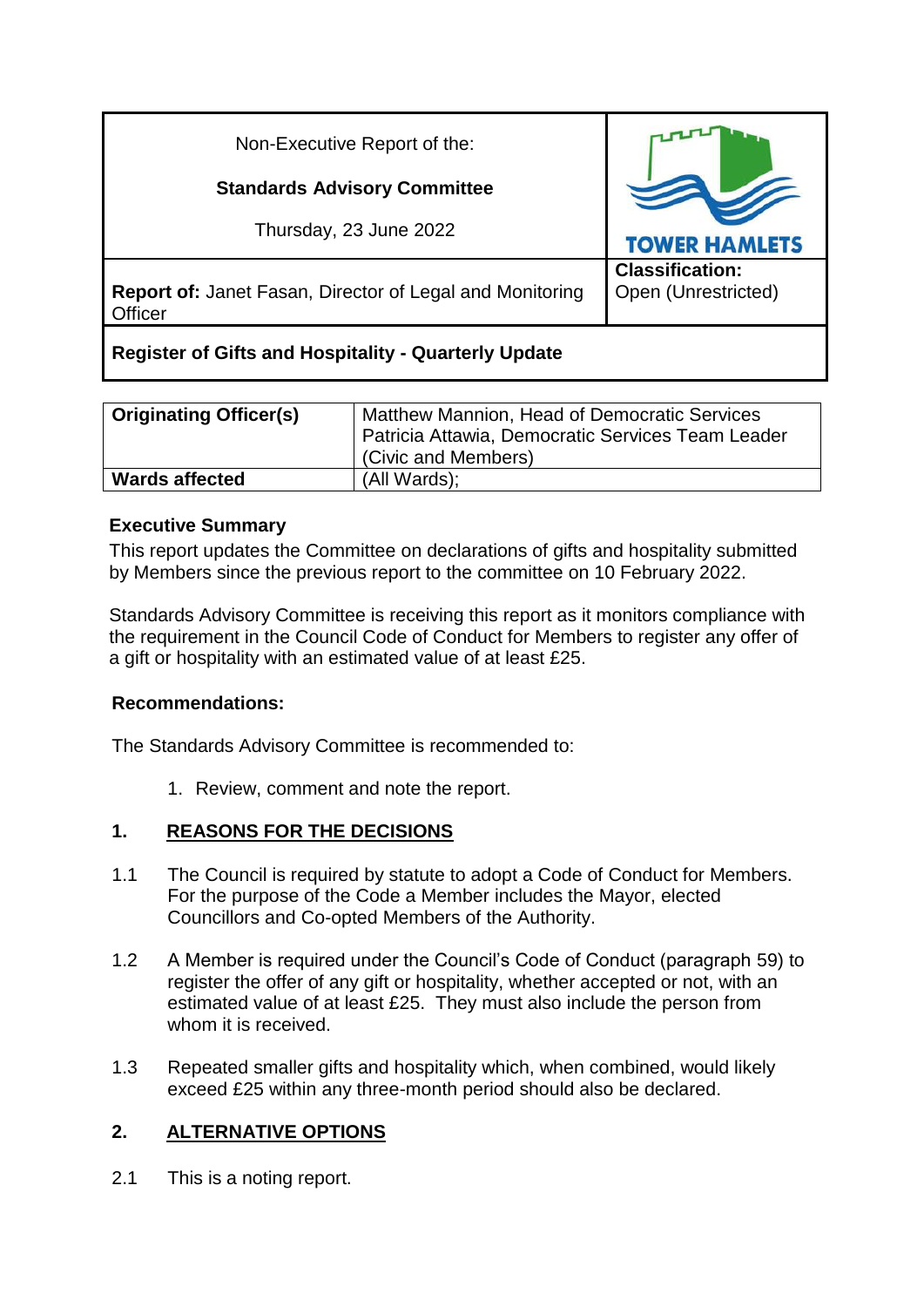# **3. DETAILS OF THE REPORT**

- 3.1 During the period 1 February to 31 May no declarations were received.
- 3.2 The pre-election period and subsequent elections may have contributed to the lack of declarations, with reduced number of events and occasions that members might attend.
- 3.3 Following the elections on May 5, a programme of induction seminars began which included Ethics and Probity training. Members were taken through the Member Code of Conduct and (amongst other areas), the requirement to declare gifts and hospitality was explained.
- 3.4 The Members' Hub was highlighted as a resource with information and guidance for new Members. The Gifts and Hospitality page includes a guidance note and both encourage Members to declare offers of gifts and hospitality even when the estimated value is less than £25, to promote transparency.

## **The Impact of the Pandemic**

3.5 With Covid-19 restrictions officially coming to an end on 24 February, it is presumed that there has been little impact remaining from the pandemic in relation to the receipt of gifts and/or hospitality.

#### **Register updates**

- 3.6 Members were reminded to review and update their Registers of Interests where necessary, via articles in the Members' Bulletin on the 4 March and 8 April. These included a link to the online form for ease of reference, which includes a field to declare any gifts and hospitality that may not have been declared separately.
- 3.7 All Members had either provided an update or confirmed that there were no changes by the end of April.
- 3.8 Following the elections on May 5, all councillors were required to complete a new Declaration of Interests, including returning councillors. All but 2 declarations have now been received. We will continue to chase for these.

#### **4. EQUALITIES IMPLICATIONS**

4.1 None specific to this report.

# **5. OTHER STATUTORY IMPLICATIONS**

5.1 This section of the report is used to highlight further specific statutory implications that are either not covered in the main body of the report or are